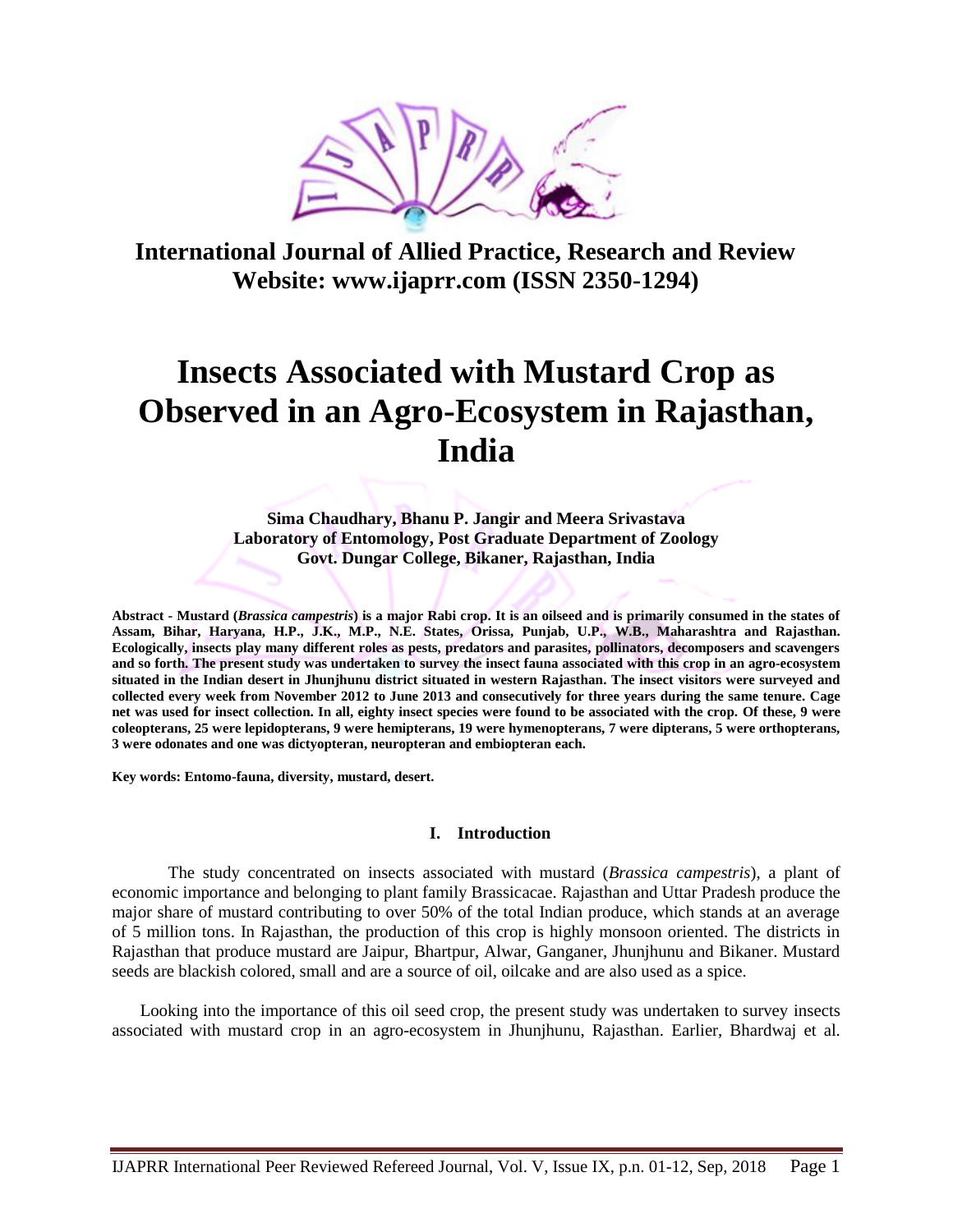(2012), Sima et al. (2012), Sima & Srivastava (2012) and Bhardwaj et al. (2014) have documented different insects from various crops in the agro-ecosystems of the region.

## **II. Materials and methods**

## **The study area**

The state of Rajasthan is the largest state of Indian republic. The study area is located at 28°08′N, 75°24′ E and 28.13°N 75.4°E having an average elevation of 323 m (1059 feet) in the district Jhunjhunu. The agro-ecosystem in the form of crop field studied lies about 5 km away from the city of Jhunjhunu, covering an area of 1000 x 500 m. The field is irrigated by well water.

# **(a) Collection and preservation of entomo-fauna**

The present study was based on the collection of insects associated with mustard crop cultivated in an agro-ecosystem in Jhunjhunu. The study of entomo-fauna was carried out in the agro-ecosystem from November 2012 to June 2013 and again during the same months in the consecutive year. An indigenously designed cage net of 1m×1m×1m of nylon mesh as also used by Saigal (2002), was used for the purpose. The cage covered the  $1m<sup>3</sup>$  volume while holding the crop inside. The fauna trapped within the cage was mechanically picked up. Using the cage insects were collected between 7a.m to 11a.m, and again in the afternoon from 5 p.m. to 7 p.m. Sampling was done fortnightly. Ten sampling sites in fields were selected at random during each collection at a time. Light-trap collections were made using 260 Watt mercury bulb in the field twice during each month and overnight collection was taken.

The insects collected by the above method were transferred to killing bottles containing ethyl acetate and the sacrificed insects were preserved. Large winged insects were put to dry preservation by pinning them in insect boxes, while, smaller insects were preserved in 70% alcohol.

The fauna were sorted into groups and identifications were made following pertinent literature. Help from the section of Entomology, Department of Agriculture, Bikaner and Desert Regional Station of the Zoological Survey of India, Jodhpur was also taken for identification and for confirmation.

The count of insect fauna collected using cage was averaged for each month and expressed as  $No/m<sup>3</sup>$ . As the study also incorporated pollinators, the flowering period of mustard crop was also recorded.

# **III. Results**

During the present survey, insects were collected employing cage net. The cage net collection comprised of nine coleopteran, twenty five lepidopteran, nine hemipteran, nineteen hymenopteran, seven dipteran, five orthopteran, three odonates, one dictyopteran, neuropteran and embiopteran each.

Based on density, insects documented from the study area were categorized into dominant, frequent and rare forms, the observations of which have been presented in Table1. While comparing the densities of various insects, during different months of the surveyed period, maximum density was observed in the month of March followed by February while, minimum in the month of November.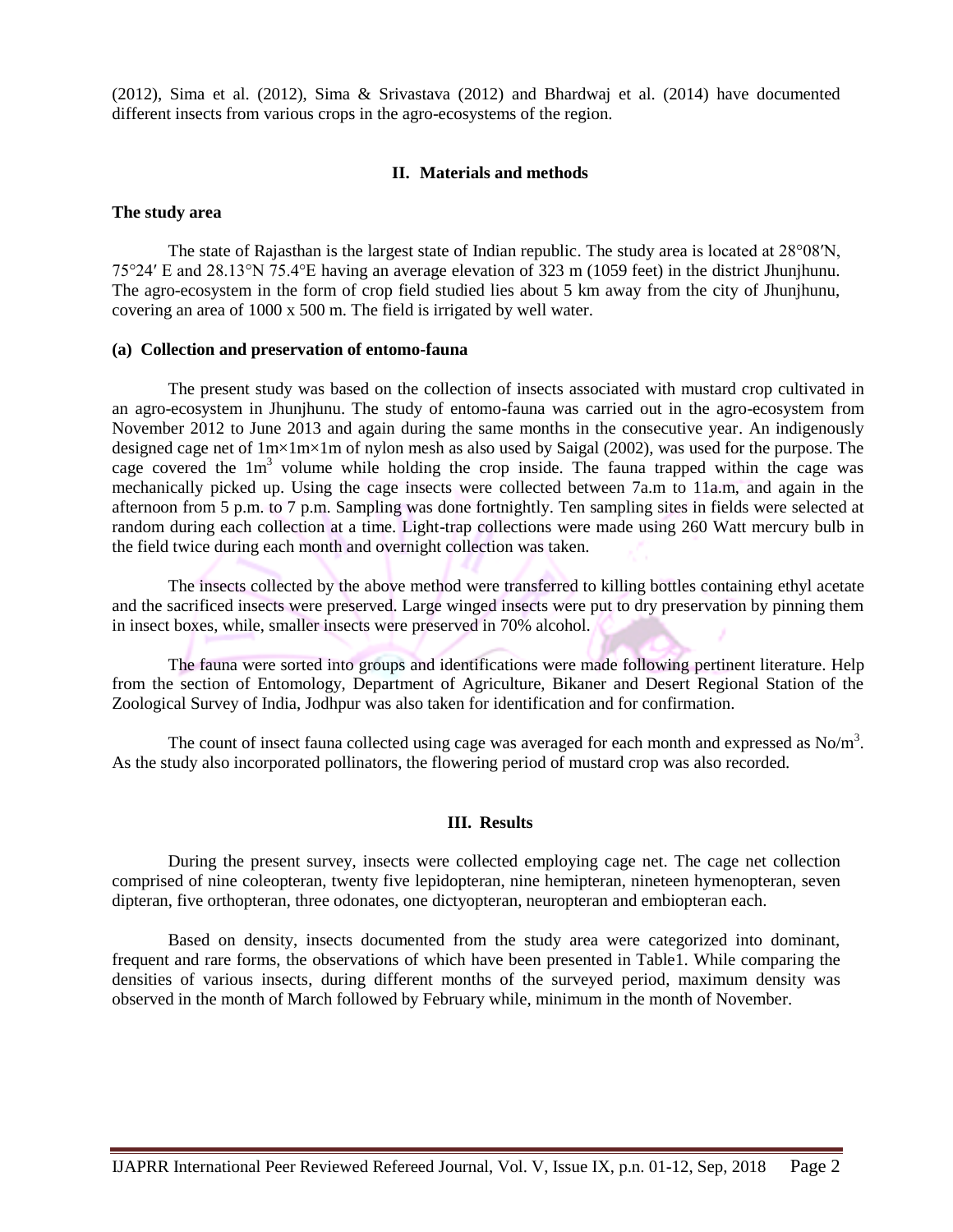In all, 80 insects belonging 10 orders and 39 families were collected and based on their number sixteen were dominant, thirty four were frequent and thirty one were rare. The highest density as well as diversity was observed in the month of March, while lowest was noted in the month of November.

Of the nine coleopteran species document two (*C. septempunctata* and *M. sexmaculatus*) were dominant, six (*A. bengalensis, Adoretus sp., P. nasutus, A. ferruginea, Cicindella sp., Myllocerus* sp. and *H. truncatulus*) were frequent and only *Ochodeus* sp. a rare form. Further, *A. bengalensis, Adoretus* sp. *C. septempunctata*, *M. sexmaculatus*, *Myllocerus* sp., *H. turncatulus* and *Cicindella* sp. were noted throughout the cropping period of mustard. *A. ipsilon*, *M. separata* and *Tephrina* sp. were the three dominant lepidopteran species; *C. vestalis*, *C. fieldii*, *E. hecabe*, *L. boeticus*, *D. chrysippus*, *J. orithya, E. insulana*, *M. separata*, *C. chalcites, H. peltigera*, *S. caffer*, *E. zinckenella H. recurvalis* and *C. indica* were the fourteen frequent forms while, *C. pomona*, *A. aurota*, *H. ornata*, *S. exigua*, *C. medinalis*, *U. pulchella*, unidentified species A and B were the rarely noted species. Also, *C. vastalis, D. chrysippus*, *E. insulana*, *M. separata*, *T. orichalcea*, *A. ipsilon*, *C. chalcites*, *H. peltigera*, *H. recurvalis*, *E. zineckenlla* and *Tephrina* sp. were noted to be regular visitors on the crop.

Of the nine hemipteran species collected, two (*N. viridula* and *L. erysimi*) were dominant, three (*B. hilaris, Piezodorus* sp. and *D. cingulatus*) were frequent and four (*A. spinidens, Aphenus* sp., *Clavigrella* sp. and *M. persicae*) were rare forms. Further, *N. viridulla* and *Piezodorus* sp. were always noted associated with this crop.

*A. cerana, A. florea, A. mellifera* were the three dominant hymenopteran species reckoned from this crop, while the six frequent forms included, *X. fenestrata, A. dorsata, D. affinis, Formica* sp., *S. brunneum* and *Enicospilus* sp. and ten rare forms documented were *A. cingulata*, *X. violacea*, *Polistes* sp., *D. campaniforme, A. proxima*, *C. dugesi*, *Delta* sp. and Unidentified spp. B, D, E. Also, *X. fenestrata, A. cerana, A. mellifera, A. dorsata, D. affinis, Formica* sp. and *Enicospilus* sp. were always noted on the crop during the survey. *M. religiosa* was noted as a rare dictyopteran. Among five orthopteran species documented, two (*Chrotogonus* sp. and *Ochrilidia* sp.) were dominant, two (*O. chinensis* and *G. assimiles*) were frequent and only one *Acrida* sp. was a rare form. Seven dipteran species were reckoned which included two dominant (*M. domestica* and *C. quinquefasciatus*), two frequent (*C. megacephala* and *C. rufifacies*) and three (*Musca nibulo*, *Anthrax* sp. and *Stichopogon* sp.) rare forms. Five orthopteran species documented were *Chrotogonus* sp., *Ochrilidia* sp., *O. chinensis*, *G. assimiles* and *Acrida*  sp*.*;Among three odonate species observed, *P. flavascens* was frequent, while *A. femina, B. geminata* and *R. nursei* were rarely documented. *C. carnea* was observed to be a dominant neuropteran visiting the crop, while *Oligotoma* sp. was a rare embiopteran noted on the crop. The inflorescence of mustard was found to be visited by 25 species of insects which included *C. septempunctata, M. sexmaculatus, Myllocerus* sp.*, C. pomana, C. vestalis, C. fieldii, E. hecabe, A. aurota, D. chrysippus, L. boeticus, J. orithya, S. exigua, H. recurvalis, U. pulchella, Tephrina* sp.*, X. fenestrata, X. violacea, A. cerana, A. mellifera, A. dorsata, A. florea, Polistes* sp.*, C. megacephala, C. rufifacias* and *C. carnea*

## **IV. Discussion**

Mustard has been noted to be attacked by different pests which include *Lipaphis erysmi, A. proxima, Bagrada cruciferarum, Myzus persiceae, Bemisia tabaci, Phyllotreta cruciferae, Plutella xylostella, Crocidolomia binotalis, Diacrisia obliqua, Agrotis ypsilon, Phytomyza atricornis* as reported by Kumar & Nigam (1991). Mustard crop has been observed to be attacked by various pests which include *Lipaphis erysimi, Myzus periscae, Brevicoryne brassicae, Bemisia tabaci, Bargada cruciferarum, Aeolothrips collairs, Thrips flavus, Plutella xylostella, Crocidolomia binotalis, Hellula undalis, Pieris*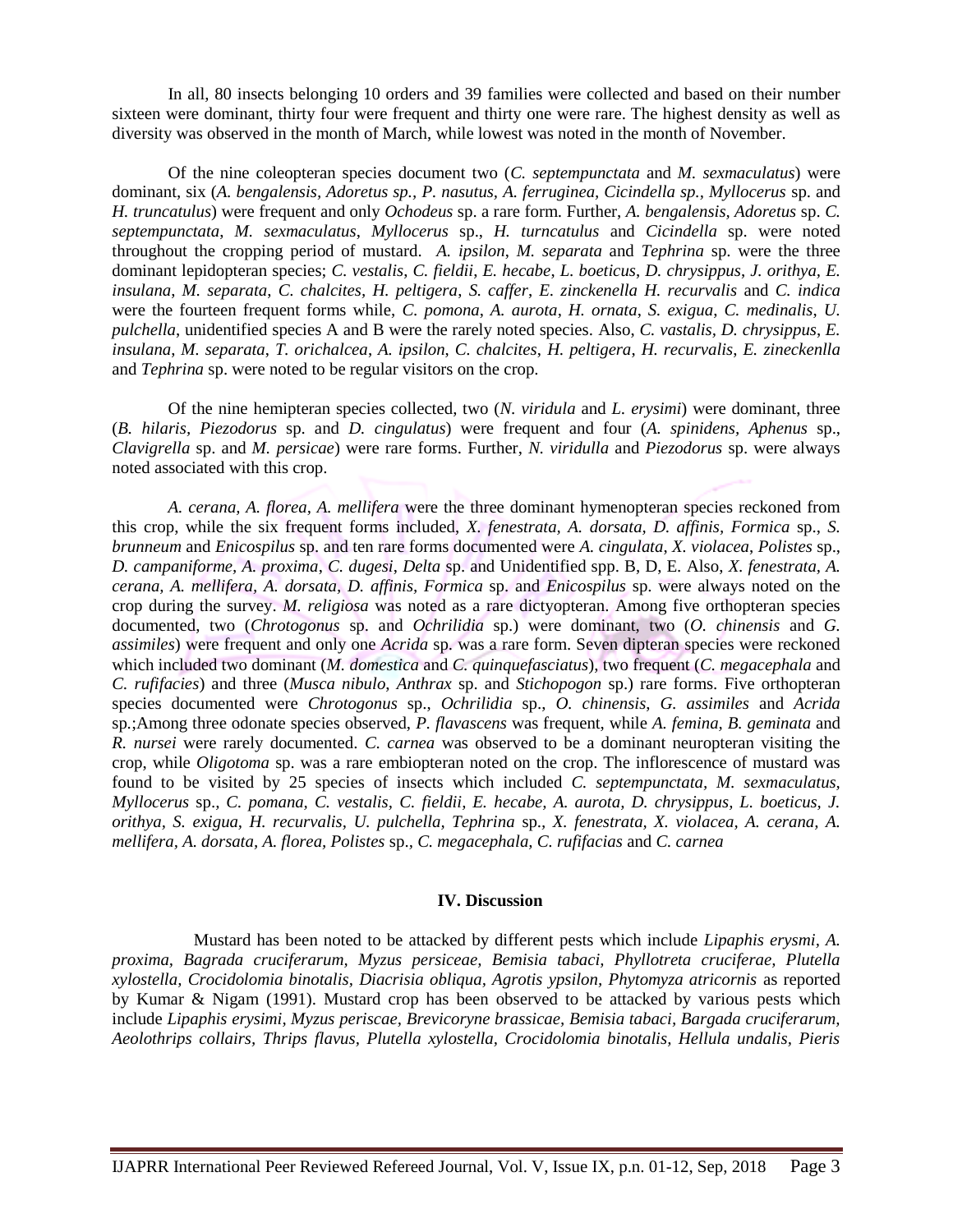*brassica, Diacrisia obliqua, Agrotis ipsilon, Phytomyza atricornis, Athalia lugens proxima* and *Phyllotreta cruciferae* has been suggested by Nayar *et al*. (1998) and support the present findings.

# **Coleoptera**

*C. septumpunctata* and *M. sexmaculatus* both belonging to family Coccinellidae have also been observed by Bhardwaj (2009). Thapa (2006) reported lady beetle *Coccinella* on cucumber, pumpkin and brinjal. Goodman *et al.* (2001) observed *Coccinella* on buck wheat, Dunne (2001) on *Foenicolum vulgare*, Ahmed (1976) on Alfalfa and Singh (1983) on mango. Heiser (1997) observed cucumber beetle on bottle gourd. *M. sexmaculatus* as visitors of mango has been reported by Sung *et al.* (2006), while, Patt (2000) and Anbrisomo *et al.* (2006) reported coccinellids as pests of *C. sativum*. Tybirk (1989) recorded beetles as visitors of *Acacia*. Gottsberger (1990) studied the relationship between flowers and beetles in the South American tropics. Sakai and Inone (1999) recorded beetles on *Orchidantha inouei*. Coleopterans were noted as pollinators of an umbelliferous plant carrot by Ahmed & Aslam (2002). Samantha (2003) found pollen feeding beetle to be attracted towards the flowers of oil seed rape. Njorage *et al.* (2004) observed beetles as pollinators of *Citrullus lanatus*. Coleopterans were noted on the heads of Mikania by Cerena (2004). Stork & Grimbacher (2006) captured 39% and 20% of beetle species exclusively in the canopy or near the ground, respectively. In contrast, about an equal proportion of beetle species were captured exclusively in the canopy (29%) or near the ground (31%) in the study.

## **Lepidoptera**

*C. pomona*, *P. edusa* and *P. brassicae* were the three pierids collected from the region by Bhardwaj (2009). Bruysna *et al.* (2008) observed them on flowers of *Brassica nigra* and support the present findings. *Hymenia recurvalis* was one of the major forms documented and its population was found to increase May onwards and remained quite high up to December by Bhardwaj (2009). Hussain *et al.* (2011) associated increase in number of butterfly species with winter seasons and their abundance fluctuation to be positively correlated with richness. Kunte (2001) studied the butterfly diversity of Pune city along the human impact gradient; Rane & Ranade (2004) studied butterflies of Tamhini-Dongarwadi area, Mulshi, Maharashtra; Padhye *et al.* (2006) studied season and landscape wise distribution of butterflies in Tamhini, northern Western Ghats of India; Sharma (2009) studied the fauna of Bhīma Shankar Wildlife Sanctuary, Maharashtra; Tiple *et al.* (2009) investigated butterfly-flower morphological interrelationships for 108 butterfly species and 20 plants at Nagpur. Butterfly species abundance was highly correlated with altitude, temperature, relative humidity, fire signs, and livestock abundance observed by Bhardwaj et al. (2011). All the above studies support the present observations.

#### **Hemiptera**

*N. viridula* was found to visit *T. erecta* by Bhardwaj (2009). Thapa (2006) also reported *N. viridula* to visit the flowers of rape seed which corroborate the present findings and Rovira *et al.* (2003) suggested stink bug as pollinator of *Seseli ferrenyi*. The population of *D. cingulatus* was found to be more during June -July, while, that of *D. koenigii* was seen in the month of April by Bhardwaj (2009). *D. cingulatus* in general, preferred to visit the flowers of *C. melo*, *L. siceraria* and *L. cylindrica*, while, *D. koengii* mostly was noted on *T. erecta* as noted by the authors. Bug as a pollinator of *L. siceraria* has also been observed by Srivastava (2000) supporting the present observations. Hemipterans are less suited for pollination. Hemipterans were noted on the heads of Mikania by Cerana (2004). Sung *et al.* (2006) reported hemipterans as floral visitors of mango. In all, six hemipteran species viz. *Lipaphis erysimi*, *Myzus persicae*, *Dysdercus cingulatus*, *Bagrada hilaris*, *Lapricus* v*aricornis* and *Nezara graminea* were reported earlier by Dhas (2007).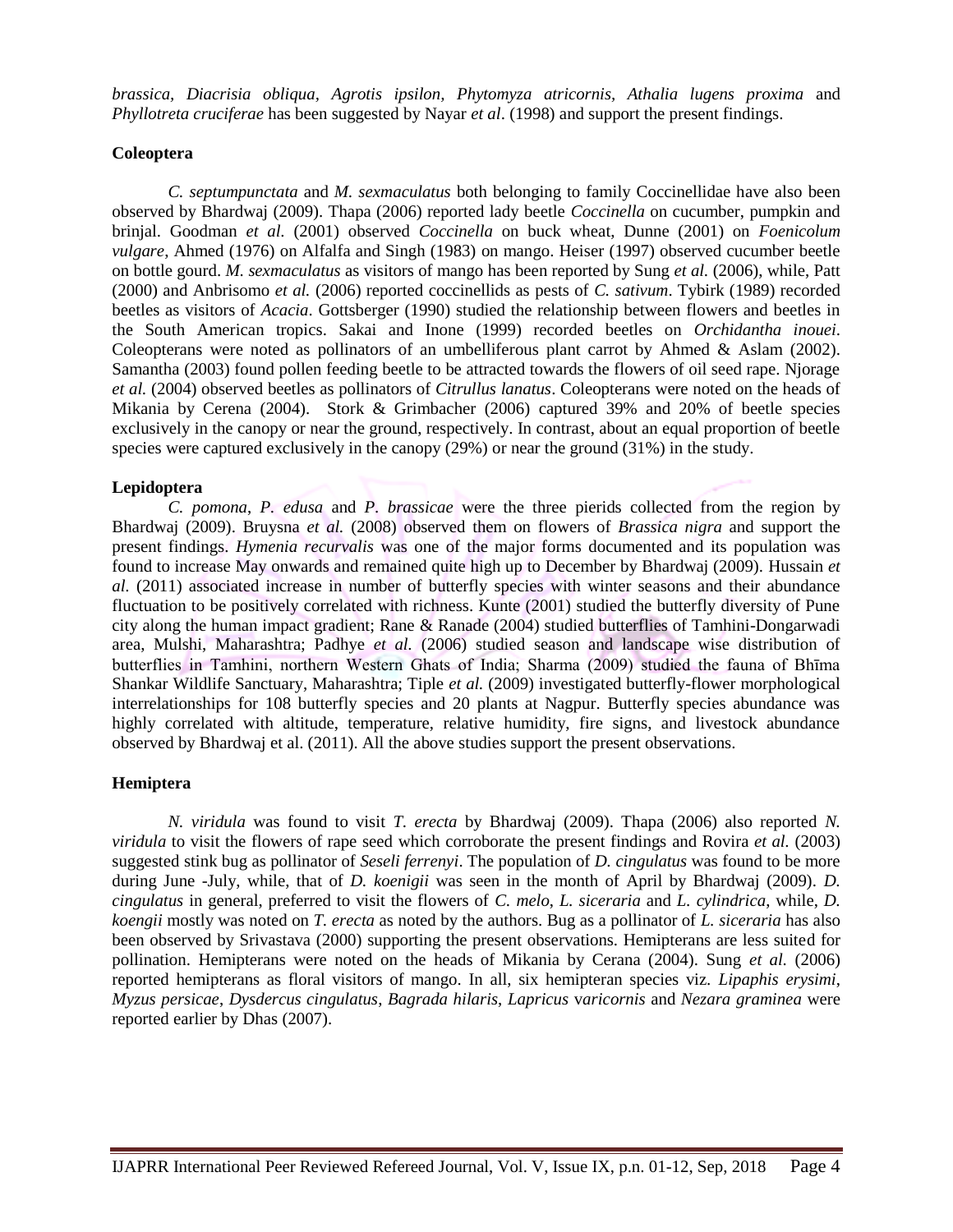# **Hymenoptera**

Agarwal & Rastogi (2008) noticed hymenopterans on the flowers of *L. cylindrica*. According to Hodges & Baxendale (2007) cucumber flowers are exclusively pollinated by honeybees and it takes at least 9 honeybee visits / flower to pollinate cucumber adequately. Carrillo *et al.* (2007) observed honeybees as pollinators of *C. melo* which is also in conformation to the present findings. Morimoto *et al*. (2004) observed honeybee *A. mellifera* as active floral visitor of *L. siceraria*. Defni & Ducas (1986) recorded *Polistes gellicus* as pollinator of *Urginea maritima* (Liliaceae), Hannan (2007) found *Polistes* to visit Sesamum flowers. Tangmitcharoen *et al.* (2006) noted *P. stigma* as potential pollinator of teak flowers or inflorescence. Milk weed has been found to be pollinated by *Polistes* as reported by Kephart (1983) and Ivey *et al.* (2003). Hannan (2007) found wasps mostly during April and May. According to Martin (1993) *Polistes* sp. are very common floral visitors of Acacia with little pollen movement. Valdivia & Niemeyar (2006) also reported *Polistes buyssoni* as diurnal floral visitor. Patt (2000) found that umbels such as coriander, dill, fennel, caraway are very attractive beneficial insects like wasp. Visitation rate of *P. carolina* was noticed from 1–27 visits / man / h. *S. duvia* as insect pollinator of milk weed, *Scolia* sp. as flower visitors of Sesamum and *S. ruficeps* as potential pollinators of teak flowers were suggested by Ivey *et al.* (2006) respectively.

Vir *et al.,* (2002) reported 13 species of hymenopterans from leguminous trees of Thar Desert. Ichneumon wasps are parasites and mostly the hosts are lepidopterans. Many can also be seen feeding on flowers in the sunshine particularly umbelliferae. Vespid wasps are basically carnivorous and feed on a wide range of insects and other invertebrates, but also seek nectar, honey and bite holes in ripe fruit to suck the sugary sap. Their role in agriculture is complex. They kill many crop pests and occasionally assist in pollination. Sphecid wasps is a group which prey upon lepidopteran caterpillars, hemipterans, orthopterans and some have been recorded on thrips, may flies, spring tails, cockroaches, bees and even other wasps. All these findings support the present observations where a number of hymenopterans were collected from the crop under study.

## **Diptera**

Small flies may be instrumental in the forest for shrubs with numerous, small inconspicuous, often dioeciously flowers was suggested by Larson *et al*. (2001) and Borkont & Harder (2007). Kaven (2002) suggested that pollination by very small flies deserves further study. According to Gilbert (1980) and Herrera (1988) flies exhibit marked diurnal activity patterns of flower visitation. Representatives of at least 25 Diptera families have been reported visiting flowers in the Oriental Region (Corbett, 2004). *Musca* sp. and *Calliphora* sp. pollinate umbelliferous plants (USDA, 2007). According to Kearns (2001) and Kevan (2002) in some instance plants are dependent are flies for pollination. *C. quinquefasciatus* is a domestic mosquito common in India found to breed in rain barrels, ground pools, ditches, pits, and drains, tanks, in standing water near houses and in sewers with high organic pollution. The adults take shelter in cow sheds, dark corners and also under fallen leaves. The male members of Culicidae are floral visitors which feed on nectar and other plant juices Borror & Delong (1992). *Musca domestica* of family Muscidae was also collected from the study area. Houseflies are cosmopolitan in distribution and are found in abundance in hot and humid conditions. Presence of manure in agricultural fields is a preferred site for houseflies. Larson *et al.* (2001) reported at least 21 families of Diptera to contain flower visiting flies and also have been suggested to be pollinators of onion; while, Mitra & Banerjee (2007) reported cauliflower, mustard, carrots and apples to be pollinated by flies. Amongst dipterans *Culex pipiens*  (Culicidae), *Musca domestica* and *M. nebulo* (Muscidae), *Eristalis* sp. (Syrphidae), *Dacus cucurbita* (Tephritidae), *Tabanus* sp. (Tabanidae) and *Sarcophaga bravicornis* (Sarcophagidae) were documented by Bhardwaj (2009). Calliphoridae which includes blow flies; blue bottles and green bottles etc. adults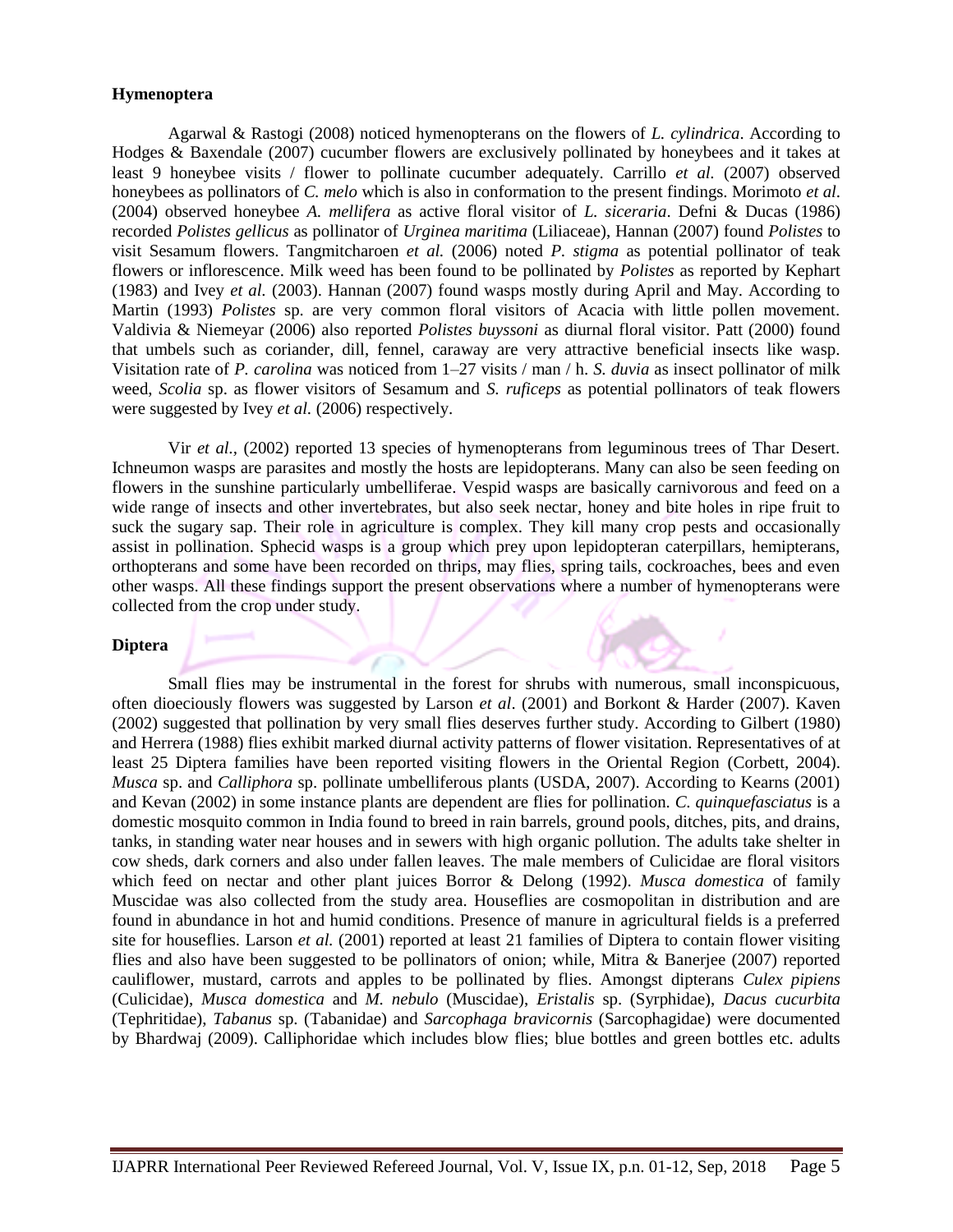take liquid food, feed on nectar from flowers and therefore are important pollinators more open-flowered crops. During the present study dipterans were documented on mustard crop and therefore are in conformations with the above findings.

## **Dictyoptera**

Dhas (2007) has also earlier reported *Mantis* sp. from the region as a rare form. Not much literature is available on dictyopterans in agro-ecosystems.

# **Orthoptera**

Gryllacridinae are nocturnal foragers, climbing on branches and foliage while exploring the surroundings with their tremendously long antennas. *Chrotogonus* sp. and *Ochrilidia* sp., both belonging to family Acrididae were also reported by Bhardwaj (2009). Commonly known as short horned grasshoppers, these are plant feeders and are very destructive to vegetation. Orthopterans as visitors of sunflower have also been reported by Sarrag *et al.* (1993). *Mantids* are a part of the general natural insect predator complex and therefore can be regarded as natural control agents of insect pests. Crickets generally are detritivorous and omnivorous and some are herbivorous and can be pests of some importance. *Acheta domesticus* is cosmopolitan and present throughout the warmer parts of the world. *Chrotogonus* sp. is polyphagous surface grasshoppers found in the desert area of Asia and damage cotton, sorghum and millets. Locusts prefer diet of Gramineae family, grasses and crops but eat all plants during dry seasons. *Oxya* spp. is a small rice grasshopper and it feed on grasses and rice. All these reports by earlier workers support the present findings.

# **Odonata**

Only one member of order odonata, *Lestes* sp. (Lestidae), a rare form was observed during Kharif crop season by Dhas (2007). Odonates were also reported earlier by Saigal (2002) from tube-well irrigated field around Bikaner. *Pantala flavescens* and *Agriocnemis femina* were the two odonates belonging to families Libellulidae and Coenagrionidae respectively observed by Bhardwaj (2009). The number of both the species was found to be high in the month of October by the author. Sarrag et al. (1993) have also recorded odonates as visitors of sunflowers. These works by earlier authors are in conformation with the present findings.

# **Neuroptera**

The present reports get support from the earlier studies of Dhas (2007), who also noted only *Chrysopa* sp., although Ghosh (1977) has reported 13 species of Neuroptera from the Indian desert of western Rajasthan. The commonly known green lacewing fly is a predaceous insect and preys upon aphids, jassids, psyllids, coccids, thrips, mites etc. In India *C. scelestes* is reported to be very common species by Pruthi (1969). Other related species found in India are *C. cymbele* and *C. madestes* and are found to prey upon leaf hopper in Punjab and *C. madestes* is a predator of lac insect Nayar et al. (1998). *Chrysopa* sp. was a rare species documented from December to May, maximum in the month of April by Bhardwaj (2009). All these studies support the present observations.

# **Embioptera**

The nymphs and adult embiopteran females are herbivorous and feed on leaf litter, moss, bark and lichen. According to Ananthakrishnan & Ananthasubramanian (1956), of the eight families into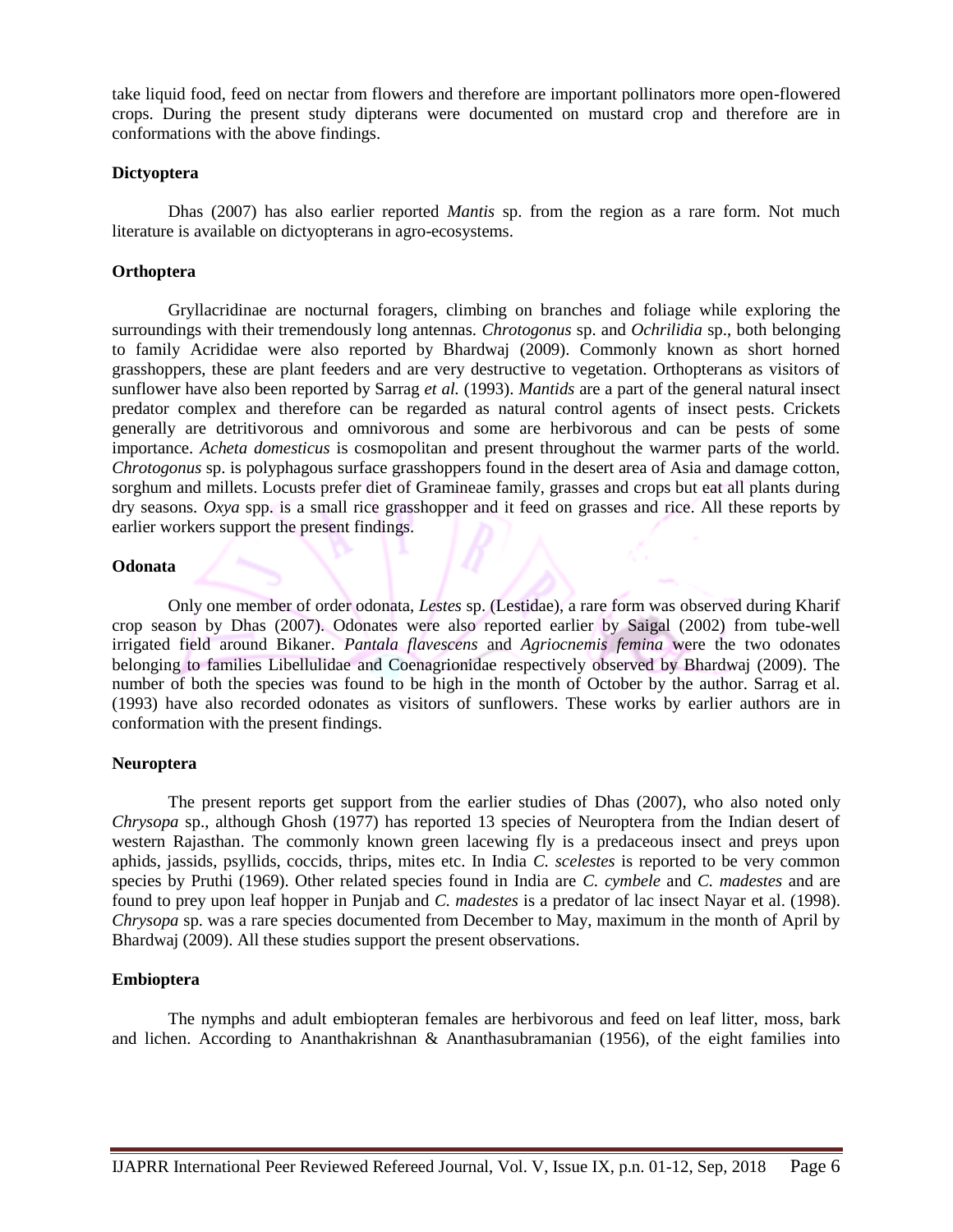which Embioptera is divided, only two viz., Embiidae and Oligotomidae are represented in India. Earlier Imms (1913) and Davis (1940) have contributed to the knowledge of Indian Embioptera. Web spinners, although thought to be harmless and of no economic importance may become a significant pest in agriculture had been suggested by Argaman & Mendel (1991), who observed *Oligotoma* sp. to damage various fruits.

#### **V. References**

- **1. Agarwal, V.M. & Rastogi, N. 2008. Deterrent effect of a guild of extrafloral nectary-visiting ant species on**  *Raphidopalpa faoveicollis***, a major insect pest of sponge gourd,** *Luffa cylindrica. Entomologia Experimentails et Applicata***, 128 (1) : 117-126.**
- **2. Ahmad, M. & Aslam, M. 2002. Pollinators visiting carrot** *(Dacus carrota)* **seed crop. Journal of** *Reaserach Science***, 13(1): 31-35.**
- **3. Ahmed, R. 1976. A note on insect pollinators of** *Alfalfa* **in Pakistan.** *The New Zealand Entomologist,* **6 (2):31-36.**
- **4. Anbrosino M.D., Luna J.M., Jepson P.C. and Wratten S.D., 2006. Relative frequencies of visits to selected insectary plants by predatory hoverflies (Diptera: Syrphidae), other beneficial insects and herbivores. Environ. Entomol. 35(2): 394–400.**
- **5. Argaman, Q. & Mendel, Z., 1991. Damage by webspinners (Insecta. Embioptera) in Israel. Tropical Pest Management, 37 (1): 101.**
- **6. Ananthakrishnan, T.N. & Ananthasubramanian, 1956. Some Embioptera form south India.** *Indian J. Ent***., 18: 165- 163.**
- **7. Bhardwaj H., 2009. A study on the insect pollinators in an agro ecosystem near Bikaner (Rajasthan) Ph.D thesis, Bikaner University, Bikaner. pp. 262.**
- **8. Bhardwaj, H., Bhati, D. and Srivastava, Meera 2014. Insect visitors to inflorescence of** *Coriandrum sativum* **as observed in an agro-ecosystem near Bikaner, Rajasthan (India).** *Asian Academic Research Journal of Multidisciplinary***, 1(2): 396-408.**
- **9. Bhardwaj, H., Thaker, P. and Srivastava, Meera 2012. Hymenopteran floral visitors as recorded from an agroecosystem near Bikaner, Rajasthan.** *Global Journal of Science Frontier Research***, 12(3):18-34.**
- **10. Carrillo R., Luis J., Eischen, F.A., Rios-Cano P., Martinz - Rodriguez R. and Camberos Nava U. 2007. Pollen collection and honey bee forager distribution in Cantaloupe.** *Acta Zoologica Mexicana,* **23 (1): 29-36.**
- **11. Cerana, M.M. 2004. Flower morphology and pollination in Mikania (Asteraceae).** *Flora- Morphology, Distribution, Functional colony of plants***, 199 (2) : 168-177.**
- **12. Davis,C., 1940. Taxonomic notes on the order Embioptera, Ibid. XVI, 323- 352.**
- **13. Defni, A., & Ducas, R. 1986. Insect and wind pollination in** *Urginea maritimai* **(Liliaceae).** *Plant Systematics and Evolution***, 154 (1-2).**
- **14. Dhas, S. 2007. Surveillance of insect fauna and pesticide residues in an agro-ecosystem in the Arid Region of Rajasthan. Ph.D. thesis. University of Bikaner. pp. 184.**
- **15. Dunne, N. 2001. Beneficial bugs - luring predatory insects of the garden with umbelliferous plants.** *Plants & Garden News,* **16 (2): 32-37.**
- **16. Ghosh, S.K. 1977. Fauna of Rajasthan, India (Neuroptera).** *Rec. Zool. Surv. India***, 72(1-4): 309-313.**
- **17. Gilbert, L.E. 1980. Pollen feeding and reproductive biology of** *Heliconius* **butterflies.** *Proc. Nat. Acad. Sci***., 69: 1403 - 1407.**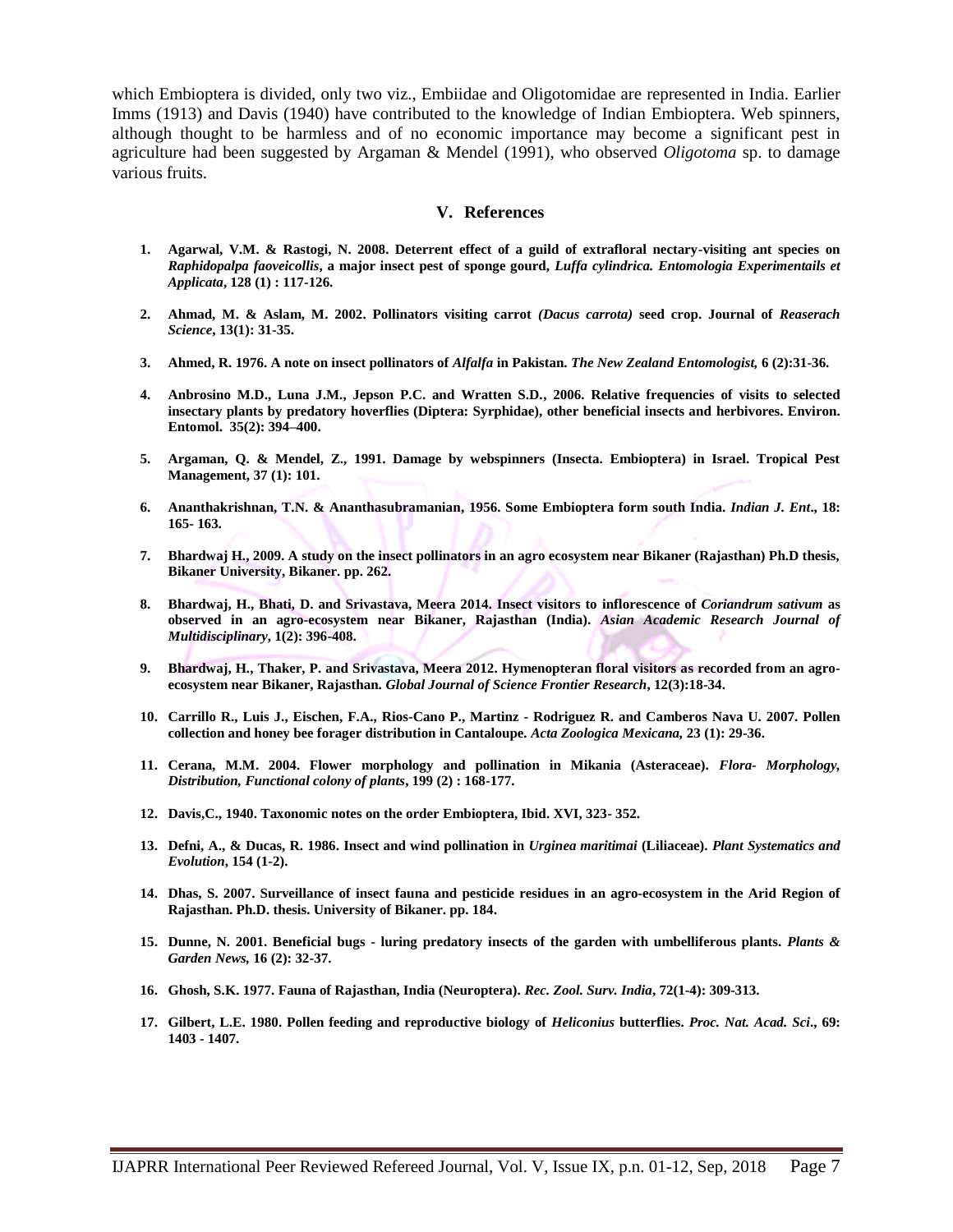- **18. Goodman, R., Hepworth, G., Kaezynski, P., Mckee, B., Clarke, S. and Bluett, C. 2001. Honey bee pollination of buck wheat (***Fagopyrum esculentum* **Moench).** *Australian Journal of Experimental Agriculture,* **41 (8):1217–1221.**
- **19. Gottsberger, G. 1990. Diversity pays in crop pollination.** *Crop Science,* **40: 1209-1222.**
- **20. Hannan, A. M.D. 2007. List of flower-visiting insects collected in Baghiar-beel, Madaripur, Bangladesh on some flowering plants.** *Scientific Journal of king Faisal Univeristy,* **8 (2): 79-86.**
- **21. Heiser, C.B. 1997. Are bottle gourd moth pollinated? Cucurbit Network News.** *Spring,* **1 (1): 11-17.**
- **22. Herrera, C.M. 1988. Variation in mutualisms: the spatio – temporal mosaic of a pollinator assemblage.** *Biologicl Journal* **of** *the Linnean Society,* **35: 95–125.**
- **23. Hodges, L. & Baxendale, F. 2007. Bee pollination of cucurbit crops. Neb Guide, University of Nebraska - Lincoln Extension, Institute of Agriculture and Natural Resources. pp.218.**
- **24. Hussain, K.J., Ramesh, T., Satpathy, K.K. and Selvanayagam, 2011. Seasonal dynamics of butterfly population in DAE Campous, kalpakkam, Tamil Nadu, India,** *J. Threatened taxa***, 3 (1) : 1401-1404.**
- **25. Imms, A.D., 1913. on Embia major n. sp., from the Himalayas. Trans linn. soc. zool., 11(2): 167 - 195.**
- **26. Ivey, C. T., Martinez, P. and Wyatt, R. 2003. Variation in pollinator effectiveness in swamp milkweed,** *Asclepias incarnata* **(Apocynaceae).** *American Journal of Botany,* **90 (2): 212–223.**
- **27. Kearns, C.A. 2001. The role of fly pollination in montane habitats. Dissertation. University of Maryland, College Park, Maryland, USA. pp.281.**
- **28. Kephart, S.R. 1983. The partitioning of pollinators among three species of** *Asciepias, Jstor Ecology***, 64 (1): 120- 133.**
- **29. Kunte, K. (2001).Butterfly diversity of Pune city along the human impact gradient.** *Journal of Ecological Society* **13 &14: 40-45.**
- **30. Larson, B.M.H., Kevan, P.G. and Inouye, D.W. 2001. Flies and flowers: I. The taxonomic diversity of anthophilous pollinating flies.** *Canadian Entomologist,* **133 (4):439-465pp.**
- **31. Martin, D.J. 1993. Pollination ecology of an important dryland browses Acacia (***Acacia tortilis***) in Pastoralist landscapes in Kenya. Amer. Soc. Hort. Sci. Proc., 63: 132-137.**
- **32. Mitra, B. & Banerjee, D. 2007. Fly pollinators: assessing their value in biodiversity conservation and food security in India.** *Rec. Zool. Surv. India* **107 (1): 33 - 48.**
- **33. Morimoto, Y. Gikungu, M. and Maundu, P. 2004. Pollinators of the bottle gourd (***Lagenaria siceraria***) observed in Kenya.** *International Journal of Tropical Insect Science,* **24: 79-86.**
- **34. Nayar, K.K., Ananthakrishnan, T.N. and David, B.V. 1998. General and applied entomology. Tata McGraw-Hill Publishing Company Limited, New Delhi. Pp. 589.**
- **35. Njorage, G.N. Gemmill, B., Bussmann, R., Newton, L.E. and Ngami V.W. 2004. Pollination ecology of** *Citrullus lanatus* **at Yatta, Kenya.** *International Journal of Tropical Insect Science,* **24: 73-77.**
- **36. Patt, J.M. 2000. A plant pollinator obligates mutualism stablized by a rust fungus.** *Bulletin of the Ecological Society of America,* **73; 296-297.**
- **37. Padhye A.D., Dahanukar,N., Paingankar, M., Deshpande, M. and Deshpande, D. 2006. Season and landscape wise distribution of butterflies in Tamhini, northern Western Ghats, India.** *Zoos' Print Journal* **21(3): 2175-1268.**
- **38. Pruthi, H.S. 1969. Text Book of Agricultural Entomology, ICAR New Delhi, pp. 792.**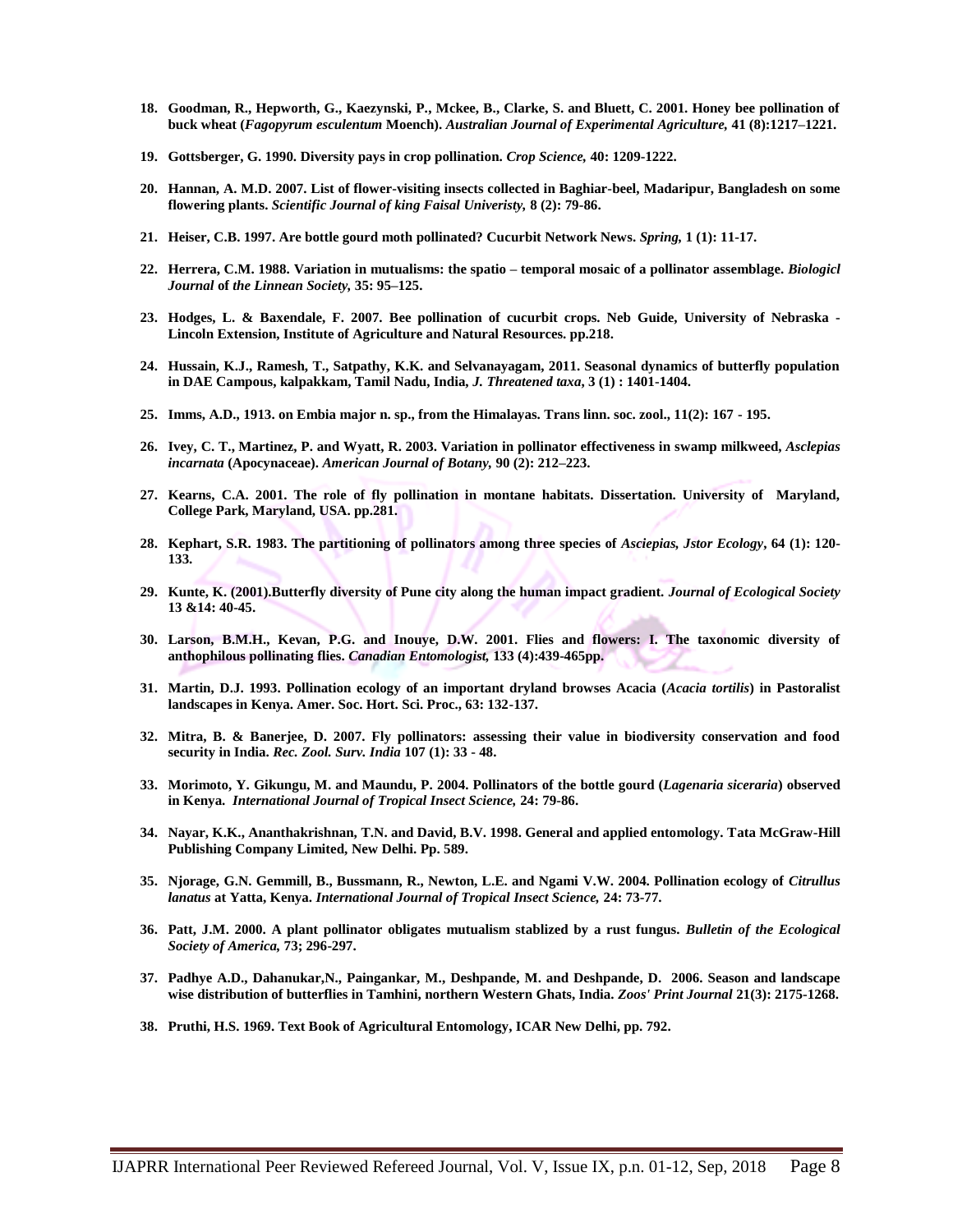- **39. Rovira, A.M.L., Bosch, M., MoLera, J. and Blanche, C. 2003. The importance of honey bee for fertilizing.** *Seseli ferrenyi Apicolt***, 35 (1): 9-12.**
- **40. Saigal, D. 2002. A study on entomofauna and its ecology in some agroecosystem in the arid around Bikaner (NW Rajasthan). Ph.D Thesis, Maharshi Dayanand Saraswati University, Ajmer. pp. 1-129.**
- **41. Samantha, M. C. 2003. The role of pollen odour in the attraction of pollen beetles of oilseed rape flowers.**  *American Journal of Botany,* **99 (2): 34-40.**
- **42. Sarrag, M.S.A., Ahmed, H.M. and Siddiqui, M.A. 1993. Insect pollinators of certain crops in the Sudan and the effect of pollination on seed yield and quality. J. King Saud Univ. Agric., 5(2) : 253–262.**
- **43. Singh, M. 1983. Role of insect pollination in seed production of Carrot, Dacus carrota Linn. thesis Abst. Punjab Agri. Univ., Ludhiana. 9: 327-328.**
- **44. Sima, Dheeraj Bhati and Srivastava, Meera 2012. Floral visitors of different crops as recorded from an agroecosystem near Jhunjhunun, Rajasthan (India). International Journal of Science and Research, 3 (9): 1732-1738.**
- **45. Sima & Srivastava, Meera 2012. Entomofauna associated with Bajra crop as observed in an agro-ecosystem in Rajasthan, India. Int. J. Theoretical& Applied Sciences, 4 (2): 109-121.**
- *46.* **Srivastava, U. 2000. Insect pollination in some cucurbits. ISHS** *Acta Horticultural 288:* **Vl.** *International Symposium on Pollination.*
- **47. Sung. I.H., Lin M.Y., Chang, C.H., Cheng, A.S. and Chen, W.S. 2006. Pollinators and their behaviors on mango flower in Southern Taiwan.** *Formosan Entomol,* **26: 161-170.**
- **48. Tangmitcharoen, S., Takaso, T. Siripatanadilox, S. Tasen, W. and owens, J.N. 2006. Insect biodiversity in flowering teak (***Tectona grandis* **L.F.) canopies. Comparison of wild and plantation stands.** *Forest Ecology and Management***, 222: 99-107.**
- **49. Thapa, R.B. 2006. Honey bees and other insects pollinators of cultivated plants: A Review .***J. Inst Anian, Sci* **27: 1- 23.**
- **50. Tiple, A.D. & Khurad, A.M., 2009. Butterfly Species Diversity, Habitats and Seasonal Distribution in and around Nagpur City, Central India.** *World Journal of Zoology.* **4(3): 153- 162.**
- **51. Tybirk, K. 1989. Pollination, breeding system and seed abortion in some African acacias.** *Botanical Journal of the Linnaean Society,* **112(2): 107–137.**
- **52. USDA, US Department of Agriculture, North Central Region Plant Introduction Station 2007. Pollinators at PI. http:/ www.ars. Usda. gov/ Main / docs. htm? docid = 13442 & pp. 5.**
- **53. Valdivia, C.E. & Niemeyer, H.M. 2006. Do pollination simmultaneosuly select for inflorescence size and amount of floral scents? An experimental assessment on** *Escallonia myrtodiea. Austral. Ecology***. 31 (7): 897-903.**
- **54. Vir, S., Parihar, D.R., and Yadav, S.S. 2002. Insect complex of leguminous trees, their economic status and management in Thar Desert. Indian Journal of Forestry. 25 (3-4): 274-285.**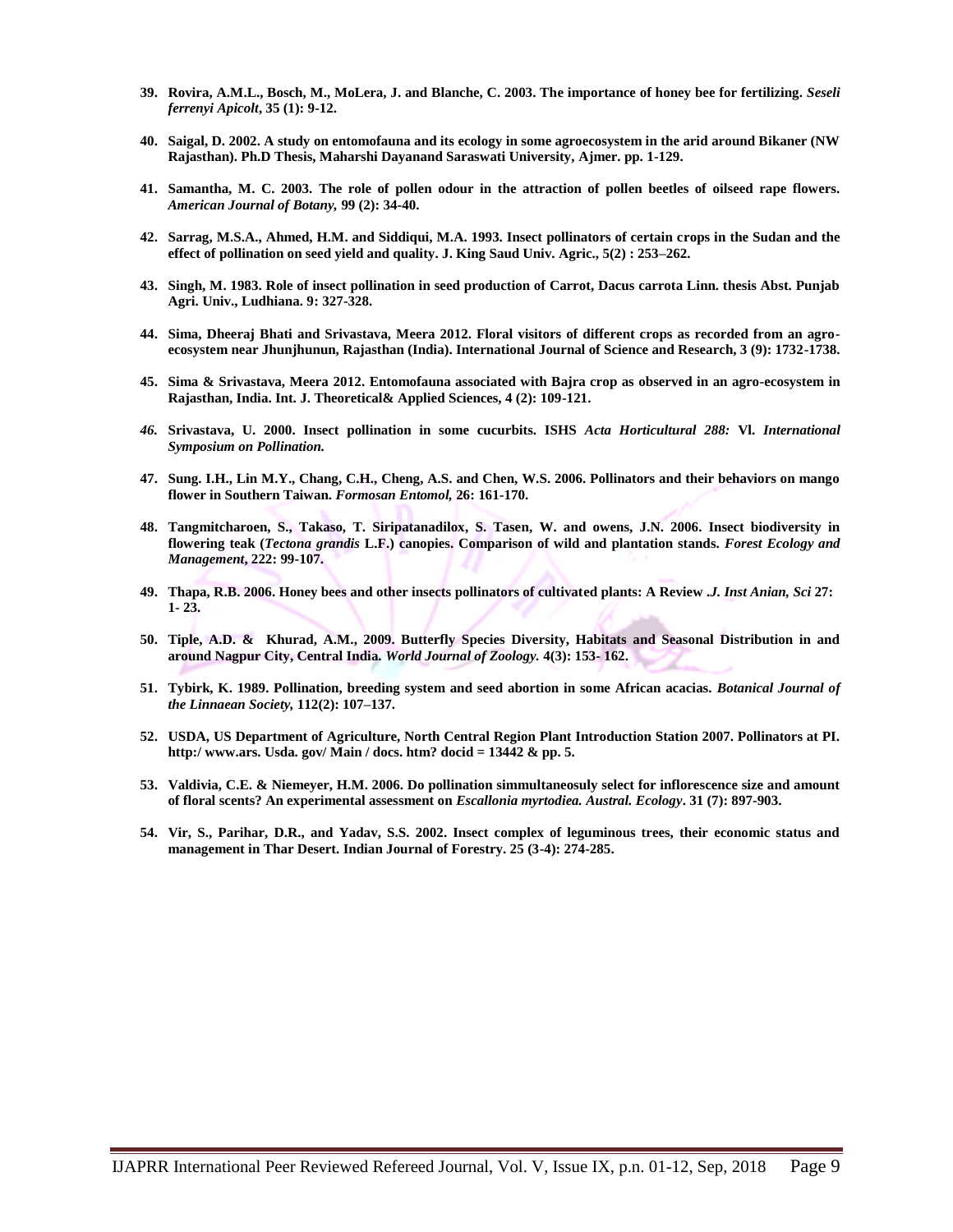|  | Table 1. Entomofauna documented on mustard crop during the period of study |  |  |  |  |  |  |
|--|----------------------------------------------------------------------------|--|--|--|--|--|--|
|--|----------------------------------------------------------------------------|--|--|--|--|--|--|

|                              | <b>Nov</b>               | <b>Dec</b>               | Jan                          | Feb            | Mar            | Apr                          | <b>May</b>               | Jun                          | <b>STATUS</b>             |
|------------------------------|--------------------------|--------------------------|------------------------------|----------------|----------------|------------------------------|--------------------------|------------------------------|---------------------------|
| Order:Coleoptera             |                          |                          |                              |                |                |                              |                          |                              |                           |
| Family:Scarabaeidae          |                          |                          |                              |                |                |                              |                          |                              |                           |
| Anomala bengalensis          |                          | $\overline{7}$           | $\overline{4}$               | 6              | 13             | $\overline{\phantom{a}}$     | $\frac{1}{2}$            | $\overline{\phantom{a}}$     | $\overline{F}$            |
| Ochodeus sp.                 | $\overline{\phantom{a}}$ | $\overline{\phantom{a}}$ | $\overline{a}$               | $\overline{a}$ | 1              | $\overline{\phantom{a}}$     | $\frac{1}{2}$            | $\overline{\phantom{a}}$     | $\mathbf R$               |
| Peltonotus nasutus           | 3                        | 5                        | 6                            | 6              | 9              | $\overline{\phantom{a}}$     | $\overline{a}$           | $\overline{\phantom{a}}$     | ${\bf F}$                 |
| Apogonia ferruginea          |                          | $\overline{7}$           | 6                            | $\overline{4}$ | $\overline{8}$ | $\overline{a}$               | $\overline{a}$           | $\overline{\phantom{a}}$     | $\mathbf F$               |
| Family:Coccinellidae         |                          |                          |                              |                |                |                              |                          |                              |                           |
| Coccinella septempunctata*   | 11                       | 17                       | 25                           | 55             | 71             | $\overline{\phantom{a}}$     | $\overline{\phantom{a}}$ | $\blacksquare$               | D                         |
| Menochilus sexmaculatus*     | 10                       | 11                       | 13                           | 20             | 27             | $\overline{\phantom{a}}$     | $\overline{a}$           | $\blacksquare$               | D                         |
| Family:Curculionidae         |                          |                          |                              |                |                |                              |                          |                              |                           |
| Myllocerus sp.*              | 9                        | 8                        | 11                           | 15             | 19             | $\overline{\phantom{a}}$     | $\overline{a}$           | $\overline{\phantom{a}}$     | $\overline{F}$            |
| Hypolixus truncatulus        | 6                        | $\overline{4}$           | $\overline{2}$               | 8              | 5              | $\overline{\phantom{a}}$     | $\overline{a}$           | $\blacksquare$               | $\mathbf{F}$              |
| Family:Cicindelidae          |                          |                          |                              |                |                |                              |                          |                              |                           |
| Cicindella sp.               | 3                        | 6                        | 9                            | 10             | 11             | $\overline{\phantom{a}}$     | $\frac{1}{2}$            | $\blacksquare$               | $\boldsymbol{\mathrm{F}}$ |
| Order:Lepidoptera            |                          |                          |                              |                |                |                              |                          |                              |                           |
| Family: Pieridae             |                          |                          |                              |                |                |                              |                          |                              |                           |
| Catopsila pomona*            | $\overline{\phantom{a}}$ | Ξ                        | $\bar{a}$                    |                | $\mathbf{1}$   | $\bar{\phantom{a}}$          | $\blacksquare$           | ÷                            | $\mathbf R$               |
| Colotis vestalis*            | 11                       | 1                        | 8                            | 9              | 15             | $\overline{\phantom{a}}$     | ÷,                       | $\overline{a}$               | $\mathbf{F}$              |
| Colias fieldii *             | $\frac{1}{2}$            | $\overline{4}$           | $\overline{7}$               | 8              | $\overline{7}$ | $\frac{1}{2}$                | $\overline{a}$           | $\overline{\phantom{a}}$     | $\overline{F}$            |
| Eurema hecabe*               | $\overline{\phantom{a}}$ | $\overline{3}$           | $\overline{4}$               | 6              | 5              | $\qquad \qquad \blacksquare$ | $\overline{a}$           | $\qquad \qquad \blacksquare$ | $\overline{F}$            |
| Anaphaes aurota*             | $\overline{\phantom{a}}$ | $\overline{\phantom{a}}$ | Ξ                            | ۷              | $\mathbf{1}$   | $\overline{\phantom{a}}$     | $\overline{\phantom{0}}$ | $\overline{\phantom{a}}$     | $\mathbf R$               |
| Family:Nymphalidae           |                          |                          |                              |                |                |                              |                          |                              |                           |
| Junonia orithya <sup>*</sup> | н                        | $\mathbf{1}$             | $\mathbf{1}$                 | $\overline{3}$ | 9              | ŀ.                           | $\overline{\phantom{a}}$ | $\blacksquare$               | $\mathbf{F}$              |
| Family:Lycaenidae            |                          |                          |                              |                |                |                              |                          |                              |                           |
| Lampides boeticus*           | ÷.                       | ÷.                       | $\overline{2}$               | 6              | 5              | Ļ                            | Ŧ,                       | $\blacksquare$               | $\mathbf F$               |
| Family:Crambidae             |                          |                          |                              |                |                |                              |                          |                              |                           |
| Hymenia recurvalis*          | 6                        | 17                       | 14                           | 12             | 18             | $\blacksquare$               | $\overline{\phantom{0}}$ | $\overline{\phantom{a}}$     | $\boldsymbol{\mathrm{F}}$ |
| Cnaphalocrocis medinalis     | $\overline{\phantom{a}}$ | $\overline{\phantom{0}}$ |                              |                | 3              | $\frac{1}{2}$                | $\overline{a}$           | $\overline{\phantom{a}}$     | $\mathbf R$               |
|                              |                          |                          |                              |                |                |                              |                          |                              |                           |
| Family: Danaidae             |                          |                          |                              |                |                |                              |                          |                              |                           |
| Danaus chrysippus*           | $\overline{2}$           | 6                        | $\overline{4}$               | 3              | 10             | $\overline{\phantom{a}}$     | $\blacksquare$           | $\overline{\phantom{a}}$     | $\mathbf{F}$              |
| Family: Hesperiidae          |                          |                          |                              |                |                |                              |                          |                              |                           |
| Hesperilla ornata            | $\overline{\phantom{a}}$ | $\overline{\phantom{a}}$ | $\overline{\phantom{a}}$     | -              | $\overline{1}$ | $\overline{\phantom{a}}$     | $\overline{\phantom{a}}$ | $\overline{\phantom{a}}$     | $\overline{R}$            |
| Family:Noctuidae             |                          |                          |                              |                |                |                              |                          |                              |                           |
| Earias insulana              | 1                        | $\mathfrak{S}$           | $\overline{4}$               | $\mathfrak{S}$ | 10             | $\overline{\phantom{a}}$     | $\overline{\phantom{a}}$ | $\overline{\phantom{a}}$     | $\mathbf{F}$              |
| Mythimna separata            | 9                        | 10                       | 11                           | 15             | 14             | $\overline{\phantom{a}}$     | $\overline{\phantom{a}}$ | $\overline{\phantom{a}}$     | $\mathbf{F}$              |
| Agrotis ipsilon              | 10                       | 10                       | 15                           | 20             | 34             | $\overline{\phantom{a}}$     | $\overline{\phantom{a}}$ | $\overline{\phantom{a}}$     | D                         |
| Chrysodeixis chalcites       | 10                       | $\, 8$                   | 9                            | 8              | 11             | $\qquad \qquad -$            | $\qquad \qquad -$        | $\overline{\phantom{a}}$     | $\boldsymbol{\mathrm{F}}$ |
| Thysanoplusia orichalcea     | 30                       | 36                       | 39                           | 35             | 46             | $\blacksquare$               | $\overline{\phantom{a}}$ | $\overline{\phantom{a}}$     | D                         |
| Heliothis peltigera          | 17                       | 16                       | 15                           | 11             | 19             | $\overline{\phantom{a}}$     | $\overline{\phantom{a}}$ | $\overline{\phantom{a}}$     | $\mathbf F$               |
| Spodoptera exigua*           | $\overline{\phantom{a}}$ |                          | $\qquad \qquad \blacksquare$ | $\mathbf{1}$   | $\overline{2}$ | $\overline{\phantom{a}}$     | $\overline{\phantom{0}}$ | $\overline{\phantom{a}}$     | $\mathbf R$               |
| Family:Pyralidae             |                          |                          |                              |                |                |                              |                          |                              |                           |
| Sphenarches caffer           | $\mathbf{1}$             | $\overline{2}$           | 1                            | $\overline{4}$ | 5              | $\overline{\phantom{a}}$     | $\overline{\phantom{a}}$ | $\overline{\phantom{a}}$     | $\mathbf F$               |
| Etiella zinckenella          | 10                       | 9                        | 10                           | $\overline{7}$ | 11             | $\overline{a}$               | $\overline{a}$           | $\equiv$                     | $\mathbf{F}$              |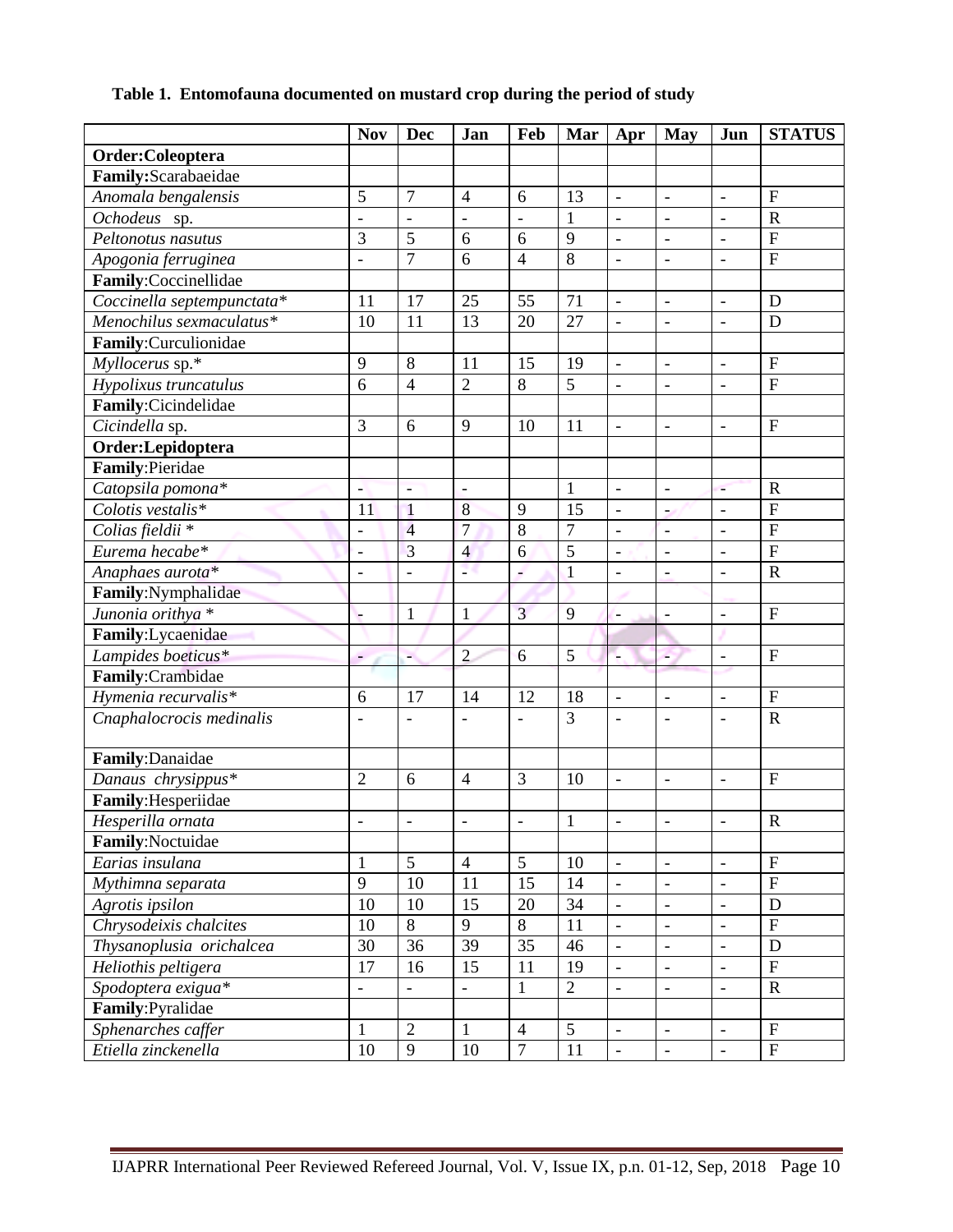|                             | <b>Nov</b>               | <b>Dec</b>               | Jan                      | Feb                      | Mar                      | Apr                      | May                      | Jun                          | <b>STATUS</b>             |
|-----------------------------|--------------------------|--------------------------|--------------------------|--------------------------|--------------------------|--------------------------|--------------------------|------------------------------|---------------------------|
| Family: Arctidae            |                          |                          |                          |                          |                          |                          |                          |                              |                           |
| Utethesia pulchella *       |                          | $\overline{\phantom{a}}$ | $\overline{3}$           | $\overline{4}$           | 3                        | $\overline{a}$           | $\overline{\phantom{0}}$ | $\overline{\phantom{a}}$     | $\mathbf R$               |
| Family:Geometridae          |                          |                          |                          |                          |                          |                          |                          |                              |                           |
| Tephrina sp.*               | 12                       | 24                       | 27                       | 37                       | 50                       | $\overline{\phantom{a}}$ | $\overline{\phantom{a}}$ | $\overline{\phantom{a}}$     | D                         |
|                             |                          |                          |                          |                          |                          |                          |                          |                              |                           |
| Unidentified species A      | $\overline{\phantom{a}}$ | $\overline{2}$           | $\overline{2}$           | $\overline{\phantom{a}}$ | $\overline{\phantom{a}}$ | $\qquad \qquad -$        | $\qquad \qquad -$        |                              | $\mathbf R$               |
| Unidentified species B      | $\overline{\phantom{a}}$ | $\frac{1}{2}$            | $\overline{\phantom{a}}$ | $\overline{\phantom{a}}$ | $\mathbf{1}$             | $\blacksquare$           | $\overline{a}$           | $\overline{\phantom{a}}$     | $\mathbf R$               |
| Order: Hemiptera            |                          |                          |                          |                          |                          |                          |                          |                              |                           |
| Family:Pentatomidae         |                          |                          |                          |                          |                          |                          |                          |                              |                           |
| Nezara viridula             | 16                       | 17                       | 15                       | 18                       | 38                       | $\overline{\phantom{a}}$ | $\overline{\phantom{0}}$ | $\frac{1}{2}$                | D                         |
| Bagrada hilaris             | $\frac{1}{2}$            | 16                       | 24                       | 15                       | 19                       | $\overline{a}$           | $\overline{a}$           | $\overline{a}$               | $\overline{F}$            |
| Andrallus spinidens         | $\blacksquare$           | $\frac{1}{2}$            | $\blacksquare$           | $\mathbf 1$              | $\overline{4}$           | $\blacksquare$           | $\overline{a}$           | $\overline{a}$               | $\mathbf R$               |
| Piezodorus sp.              | $\overline{5}$           | $\overline{4}$           | 8                        | $\overline{5}$           | 6                        | $\overline{\phantom{a}}$ | $\overline{\phantom{0}}$ | $\overline{\phantom{0}}$     | ${\bf F}$                 |
|                             |                          |                          |                          |                          |                          |                          |                          |                              |                           |
| Family:Pyrrhocoridae        |                          |                          |                          |                          |                          |                          |                          |                              |                           |
| Dysdercus cingulatus        | $\overline{\phantom{a}}$ | 5                        | $\overline{7}$           | 9                        | 14                       | $\overline{\phantom{a}}$ | $\blacksquare$           | $\overline{\phantom{a}}$     | $\overline{F}$            |
| Family: Lygaeidae           |                          |                          |                          |                          |                          |                          |                          |                              |                           |
| Aphanus sp.                 | $\Box$                   | $\frac{1}{2}$            | $\frac{1}{2}$            | 3                        | $\overline{4}$           | $\overline{\phantom{a}}$ | $\overline{\phantom{a}}$ | $\overline{\phantom{a}}$     | $\mathbf R$               |
| Family:Coeridae             |                          |                          |                          |                          |                          |                          |                          |                              |                           |
| Clavigrella sp.             | $\overline{a}$           | ۷                        | $\overline{a}$           | $\overline{\phantom{a}}$ | $\overline{2}$           | $\overline{\phantom{a}}$ | أفرو                     | $\overline{\phantom{a}}$     | $\mathbf R$               |
| Family: Aphididae           |                          |                          |                          |                          |                          |                          |                          |                              |                           |
| Lipaphis erysimi            | $\overline{\phantom{a}}$ | 11                       | 22                       | 29                       | 51                       | $\overline{\phantom{a}}$ | $\overline{\phantom{a}}$ | $\blacksquare$               | D                         |
| Myzus persicae              | $\blacksquare$           | $\frac{1}{2}$            | 23                       | é                        | $\mathbf{1}$             | $\frac{1}{2}$            | $\overline{a}$           | $\blacksquare$               | $\mathbf R$               |
| Order:Hymenoptera           |                          |                          |                          |                          |                          |                          |                          |                              |                           |
| Family: Apidae              |                          |                          |                          |                          |                          |                          |                          |                              |                           |
| Xylocopa fenestrata *       | $\overline{3}$           | $\overline{4}$           | $\overline{4}$           | 8                        | 6                        | ۴                        | ۹                        | é.                           | $\mathbf{F}$              |
| Xylocopa violacea*          | $\mathbf{1}$             | $\overline{2}$           | $\overline{2}$           | ų,                       | $\overline{a}$           | Ļ                        | c,                       | $\overline{\phantom{a}}$     | $\mathbf R$               |
| Apis cerana*                | 21                       | 24                       | 20                       | 21                       | 29                       | $\blacksquare$           | $\overline{\phantom{0}}$ | Ξ                            | D                         |
| Apis mellifera <sup>*</sup> | 22                       | 25                       | 29                       | 30                       | 33                       | $\frac{1}{2}$            | $\frac{1}{2}$            | $\overline{\phantom{a}}$     | D                         |
| Apis dorsata *              | 10                       | 12                       | 14                       | 15                       | 10                       | $\overline{\phantom{0}}$ | $\overline{\phantom{0}}$ | $\qquad \qquad -$            | ${\bf F}$                 |
| Apis florea*                | 15                       | 18                       | 22                       | 30                       | 36                       | $\frac{1}{2}$            | $\frac{1}{2}$            | $\blacksquare$               | $\mathbf D$               |
| Amegila cingulata           | $\frac{1}{2}$            | $\overline{a}$           | 3                        | 5                        | $\overline{3}$           | $\overline{\phantom{0}}$ | $\frac{1}{2}$            | $\qquad \qquad \blacksquare$ | $\mathbf R$               |
| Family:Formicidae           |                          |                          |                          |                          |                          |                          |                          |                              |                           |
| Dolichoderus affinis        | $\overline{4}$           | 5                        | 6                        | 10                       | 17                       | $\overline{a}$           | $\overline{\phantom{0}}$ | $\overline{a}$               | $\overline{F}$            |
| Formica sp.                 | $\overline{4}$           | $\overline{5}$           | 6                        | 10                       | 13                       | $\blacksquare$           | $\overline{\phantom{a}}$ | $\overline{\phantom{a}}$     | $\mathbf{F}$              |
| Family: Vespidae            |                          |                          |                          |                          |                          |                          |                          |                              |                           |
| Polistes sp.*               | 3                        | 5                        | $\overline{\phantom{a}}$ | $\blacksquare$           | $\blacksquare$           | $\overline{\phantom{a}}$ | $\frac{1}{2}$            | $\overline{\phantom{a}}$     | $\mathbf R$               |
| Delta campaniforme          | $\overline{a}$           | $\mathbf{1}$             |                          | $\overline{2}$           |                          |                          |                          | $\overline{\phantom{a}}$     | ${\bf R}$                 |
| Delta sp.                   | $\blacksquare$           | $\blacksquare$           | 6                        | $\overline{5}$           | $\overline{\phantom{a}}$ | $\overline{\phantom{a}}$ | $\overline{\phantom{a}}$ | $\overline{\phantom{a}}$     | $\mathbf R$               |
| Family:Tenthredinidae       |                          |                          |                          |                          |                          |                          |                          |                              |                           |
| Athalia proxima             | $\overline{\phantom{a}}$ | $\qquad \qquad -$        | $\mathbf{1}$             | $\overline{2}$           | $\overline{3}$           | $\blacksquare$           | $\blacksquare$           | $\overline{\phantom{a}}$     | $\mathbf R$               |
| Family:Sphecidae            |                          |                          |                          |                          |                          |                          |                          |                              |                           |
| Sceliphron brunneum         | $\overline{\phantom{a}}$ | $\overline{\phantom{a}}$ | 9                        | 9                        | 6                        | $\qquad \qquad -$        | $\overline{\phantom{0}}$ | $\overline{\phantom{a}}$     | $\boldsymbol{\mathrm{F}}$ |
| Family:Chrysomididae        |                          |                          |                          |                          |                          |                          |                          |                              |                           |
| Chrysis dugesi              | $\blacksquare$           | $\blacksquare$           | $\blacksquare$           | $\blacksquare$           | $\mathbf{1}$             | $\overline{\phantom{a}}$ | $\blacksquare$           | $\overline{\phantom{a}}$     | $\mathbf R$               |
| Family: Ichneumonidae       |                          |                          |                          |                          |                          |                          |                          |                              |                           |